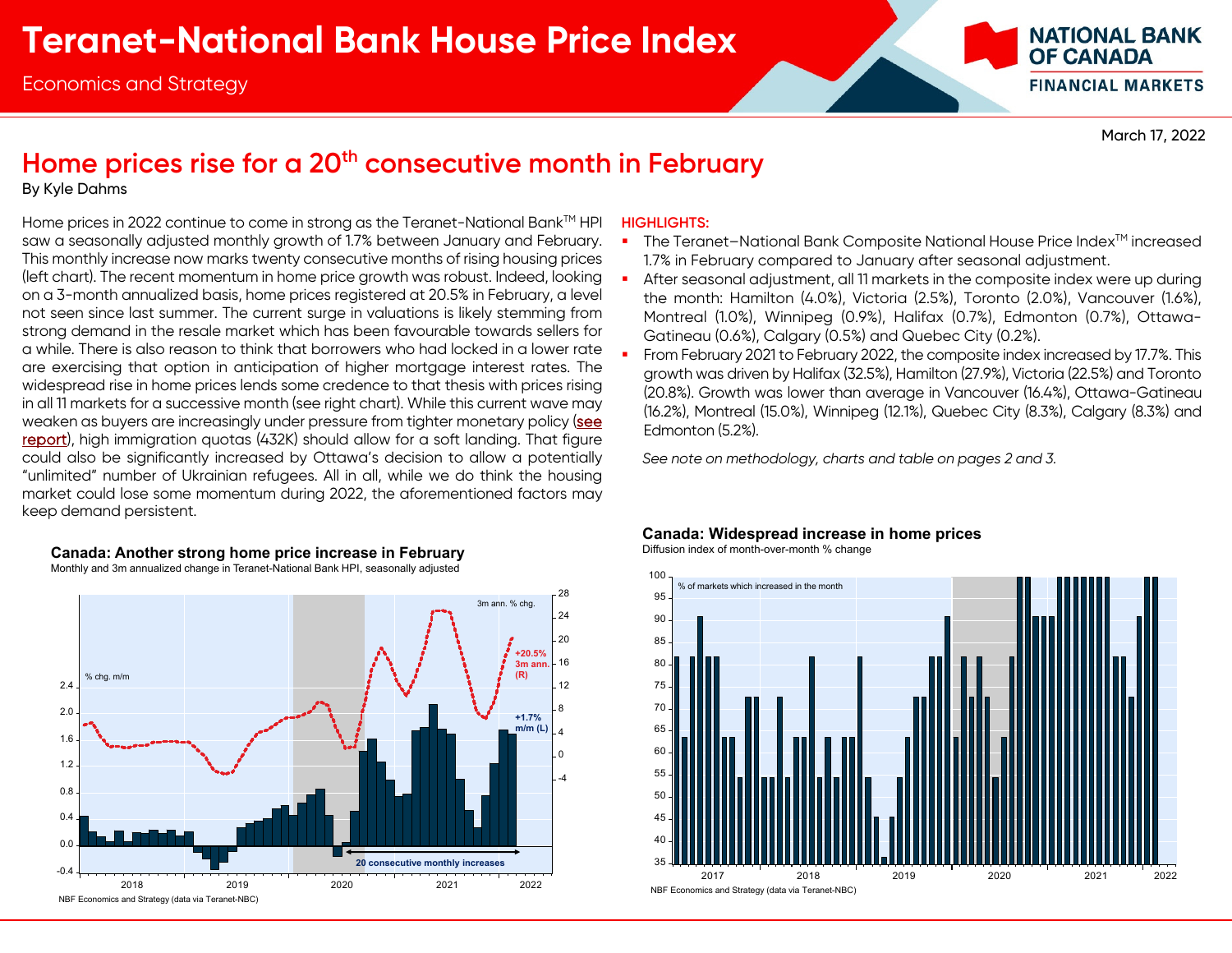Economics and Strategy



### **NOTE ON METHODOLOGY:**

The Teranet-National Bank House Price Index is based on the repeat sales methodology. The index is built from the price increase observed between two sales of the same property.

The indexes of the 11 metropolitan markets comprising the Teranet–National Bank Composite House Price Index™ are smoothed. Each month, the (unsmoothed) indexes are estimated for each of the last three months. The average monthly growth rate of these indexes becomes the growth rate of the smoothed index for the last month. This procedure allows evening-out month-to-month fluctuations.



### **Teranet-National Bank National Composite House Price IndexTM**

| Metropolitan area | Index level *<br>February 2022 | $%$ change<br>m/m, NSA | % change<br>m/m, SA | Prev. Month<br>$%$ change<br>m/m, SA | % change<br>y/y, NSA | % change<br>from peak, date, NSA<br><b>NSA</b> | Peak    |
|-------------------|--------------------------------|------------------------|---------------------|--------------------------------------|----------------------|------------------------------------------------|---------|
| Composite 11      | 296.43                         | 1.5%                   | 1.7%                | 1.8%                                 | 17.7%                | 0.0%                                           | 2022-02 |
| Victoria          | 281.13                         | 1.9%                   | 2.5%                | 2.4%                                 | 22.5%                | $0.0\%$                                        | 2022-02 |
| Vancouver         | 345.54                         | 1.8%                   | 1.6%                | 1.6%                                 | 16.4%                | $0.0\%$                                        | 2022-02 |
| Calgary           | 188.89                         | 0.1%                   | 0.5%                | 1.3%                                 | 8.3%                 | $0.0\%$                                        | 2022-02 |
| Edmonton          | 185.44                         | 0.2%                   | $0.7\%$             | 0.5%                                 | 5.2%                 | $-1.3%$                                        | 2007-09 |
| Winnipeg          | 248.08                         | 0.5%                   | 0.9%                | $1.6\%$                              | 12.1%                | $0.0\%$                                        | 2022-02 |
| <b>Hamilton</b>   | 376.48                         | $3.1\%$                | $4.0\%$             | 4.1%                                 | 27.9%                | $0.0\%$                                        | 2022-02 |
| Toronto           | 342.07                         | 1.9%                   | 2.0%                | 4.0%                                 | 20.8%                | $0.0\%$                                        | 2022-02 |
| Ottawa-Gatineau   | 240.32                         | $-0.2%$                | 0.6%                | $1.0\%$                              | 16.2%                | $-3.3%$                                        | 2021-08 |
| Montreal          | 250.60                         | 0.5%                   | $1.0\%$             | 0.9%                                 | 15.0%                | $0.0\%$                                        | 2022-02 |
| Quebec            | 211.37                         | $-0.4%$                | 0.2%                | 0.1%                                 | 8.3%                 | $-1.0\%$                                       | 2021-12 |
| Halifax           | 250.87                         | 3.0%                   | 0.7%                | 1.0%                                 | 32.5%                | $0.0\%$                                        | 2022-02 |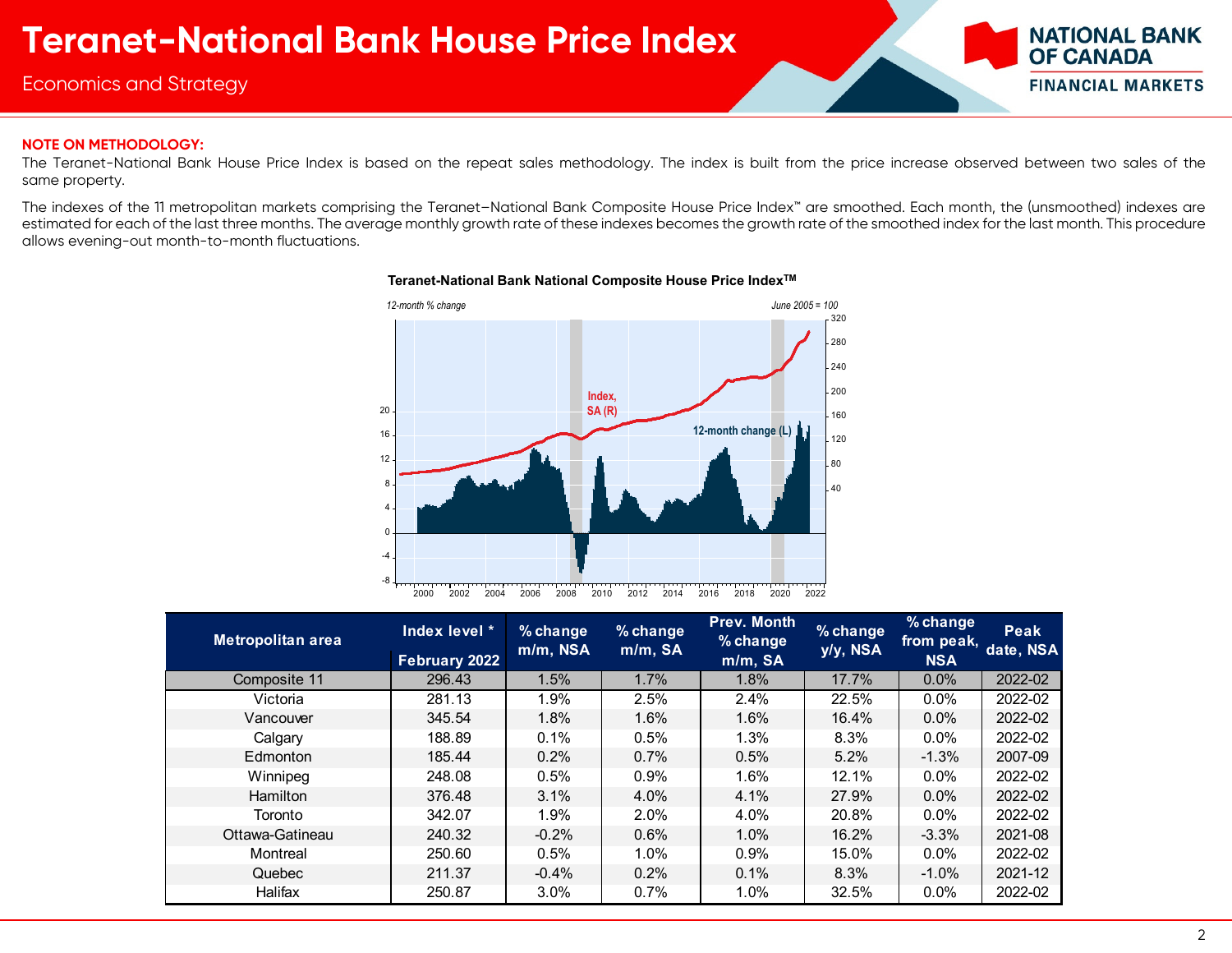# **Teranet-National Bank House Price Index**

## Economics and Strategy





**Montreal**









**Toronto**

**Quebec City Ottawa–Gatineau**









**Winnipeg**



### **Victoria Vancouver**



**Calgary Edmonton**

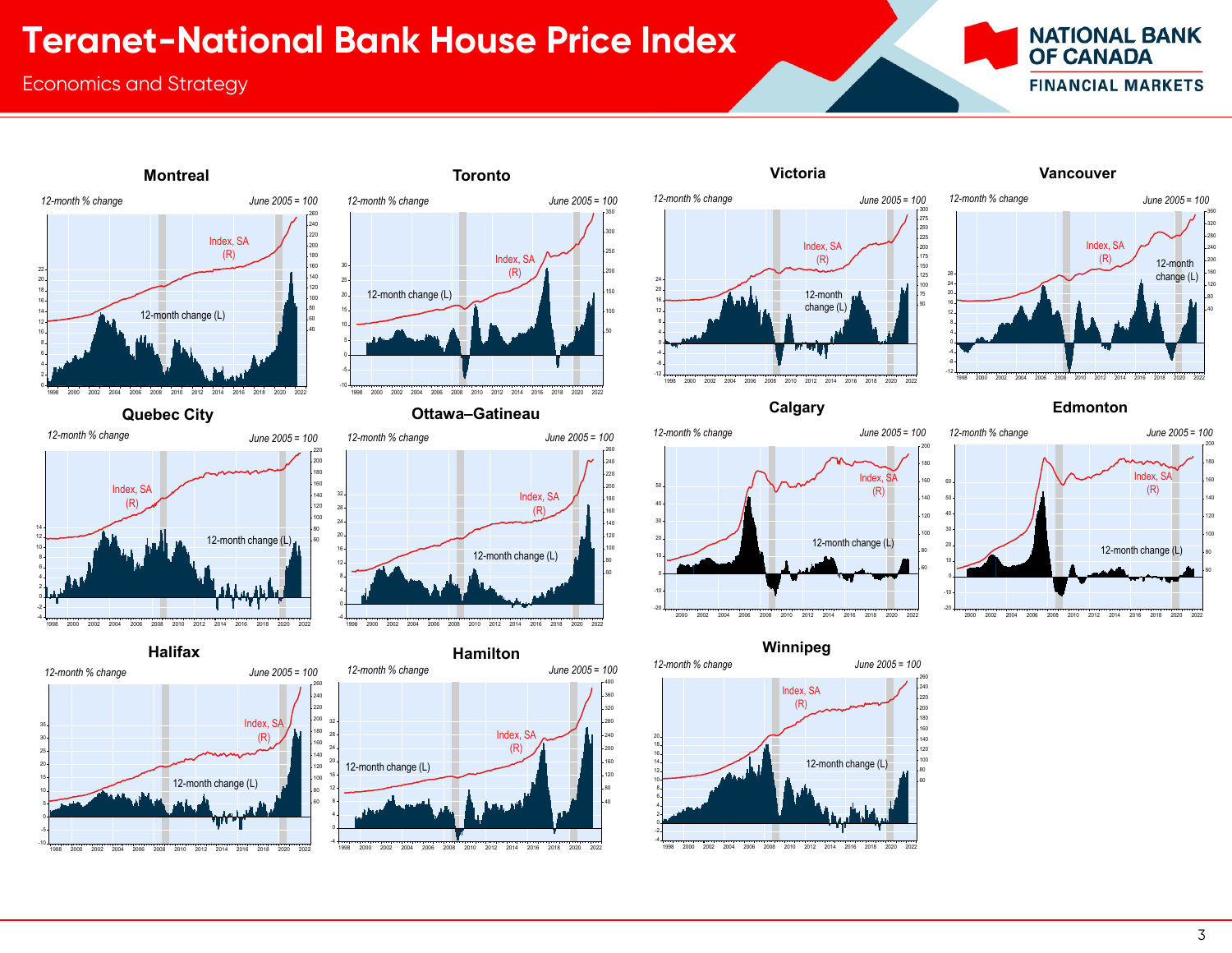Economics and Strategy



## **Economics and Strategy**

**Montreal Office Toronto Office** 514-879-2529 416-869-8598

stefane.marion@nbc.ca matthieu.arseneau@nbc.ca warren.lovely@nbc.ca

### Alexandra Ducharme Angelo Katsoras Alpa Atha

*Economist Geopolitical Analyst Fixed Income Economist* alexandra.ducharme@nbc.ca angelo.katsoras@nbc.ca alpa.atha@nbc.ca

Stéfane Marion **Matthieu Arseneau Matthieu Arseneau Warren Lovely** Matthieu Arseneau National Matthieu Arseneau Wa

Kyle Dahms Daren King Jocelyn Paquet Taylor Schleich *Economist Economist Economist Rates Strategist*

*Chief Economist and Strategist Deputy Chief Economist Chief Rates and Public Sector Strategist*

kyle.dahms@nbc.ca daren.king@nbc.ca daren.king@nbc.ca jocelyn.paquet@nbc.ca taylor.Schleich@nbc.ca

### **General**

This Report was prepared by National Bank Financial, Inc. (NBF), (a Canadian investment dealer, member of IIROC), an indirect wholly owned subsidiary of National Bank of Canada. National Bank of Canada is a public company the Toronto Stock Exchange.

The particulars contained herein were obtained from sources which we believe to be reliable but are not guaranteed by us and may be incomplete and may be subject to change without notice. The information is current as of t this document. Neither the author nor NBF assumes any obligation to update the information or advise on further developments relating to the topics or securities discussed. The opinions expressed are based upon the author( and interpretation of these particulars and are not to be construed as a solicitation or offer to buy or sell the securities mentioned herein, and nothing in this Report constitutes a representation that any investment str contained herein is suitable or appropriate to a recipient's individual circumstances. In all cases, investors should conduct their own investigation and analysis of such information before taking or omitting to take any a securities or markets that are analyzed in this Report. The Report alone is not intended to form the basis for an investment decision, or to replace any due diligence or analytical work required by you in making an investm

This Report is for distribution only under such circumstances as may be permitted by applicable law. This Report is not directed at you if NBF or any affiliate distributing this Report is prohibited or restricted by any le any jurisdiction from making it available to you. You should satisfy yourself before reading it that NBF is permitted to provide this Report to you under relevant legislation and regulations.

National Bank of Canada Financial Markets is a trade name used by National Bank Financial and National Bank of Canada Financial Inc.

### **Canadian Residents**

NBF or its affiliates may engage in any trading strategies described herein for their own account or on a discretionary basis on behalf of certain clients and as market conditions change, may amend or change investment str complete divestment. The trading interests of NBF and its affiliates may also be contrary to any opinions expressed in this Report.

NBF or its affiliates often act as financial advisor, agent or underwriter for certain issuers mentioned herein and may receive remuneration for its services. As well NBF and its affiliates and/or their officers, directors may have a position in the securities mentioned herein and may make purchases and/or sales of these securities from time to time in the open market or otherwise. NBF and its affiliates may make a market in securities menti Report. This Report may not be independent of the proprietary interests of NBF and its affiliates.

This Report is not considered a research product under Canadian law and regulation, and consequently is not governed by Canadian rules applicable to the publication and distribution of research Reports, including relevant disclosures required to be included in research Reports.